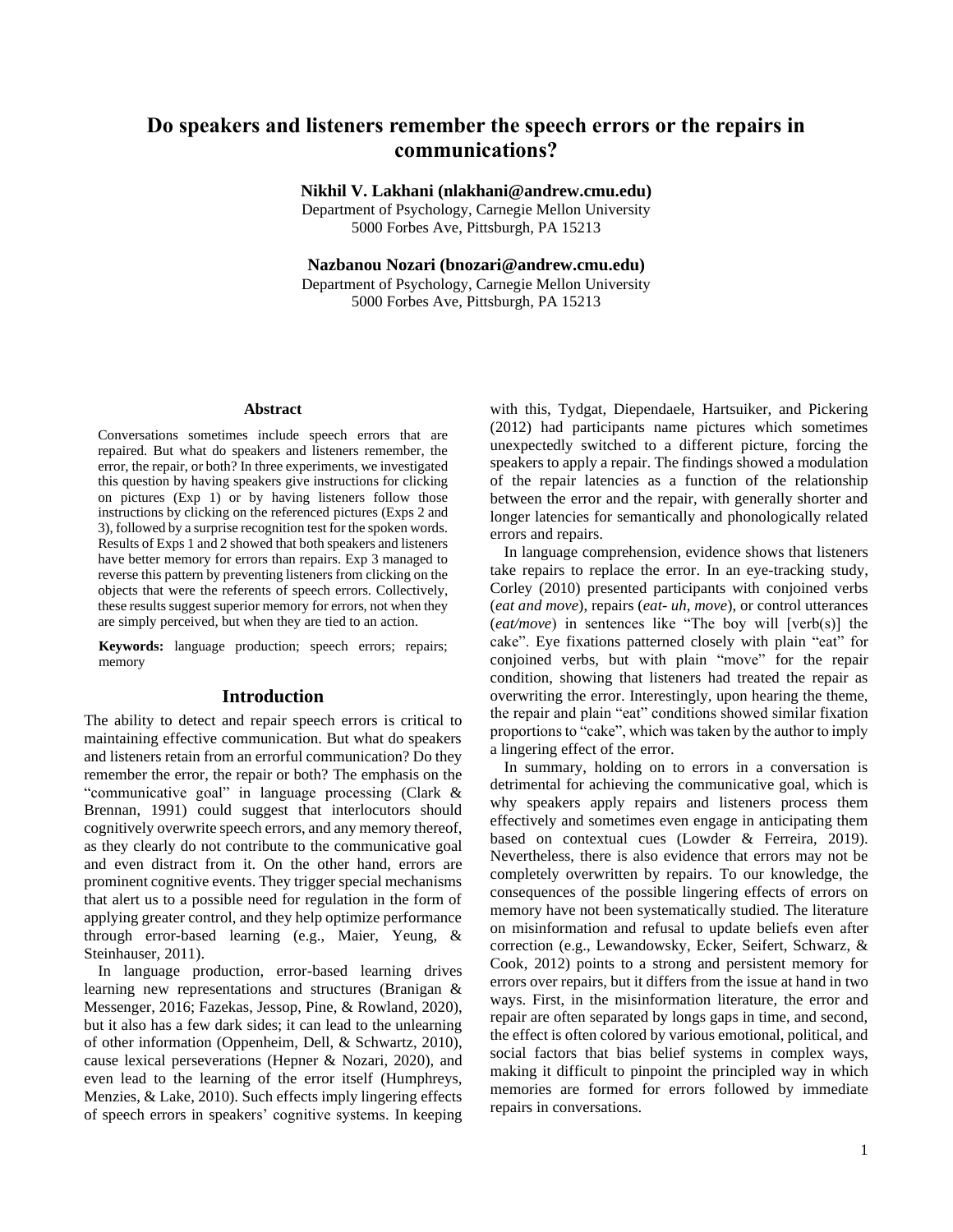# **Current study**

The current study investigated memory for errors and repairs in a communicative setting, free of the influence of belief systems, for speakers (Exp 1) and listeners (Exps 2 and 3). An "error" was defined as a word that, given the communicative context, was not the final intention of the speaker. A "repair", on the other hand, was the word that replaced the error and reflected the final intention of the speaker. The task was adapted from Tydgat et al. (2012) with modifications. Participants believed that they were completing a referential communication task with an online partner. They viewed scenes with three pictures (Fig. 1) and were to either give instructions (speakers) or follow instructions (listeners) to click on a certain picture. In Exp 1, a picture was cued, and speakers had to name it. However, they were told that on some of the trials the cue could unexpectedly change to a different picture. It was the new picture that was the intended target for their partner to click on, and they were instructed to quickly repair their error. Speakers were encouraged to name the pictures as fast as possible, leading to the production of two words on these trials: an *error* (the first name), and a *repair* (the second name). On other trials, no repair was necessary (*unchanged*). A surprise recognition test was administered at the end, comparing memory for errors, repairs, and unchanged words that they spoke.

The next two experiments tested the same in listeners. Participants believed that they were taking part in a referential communication task with another online participant, i.e., a speaker. The actual recordings from Exp 1 were used for this purpose. Listeners were told that they must identify and click on the speakers' intended picture, but that speakers sometimes make speech errors and repair them, and that they should quickly click on the new target picture. As in Exp 1, speed was emphasized in this experiment, leading participants to often click on both error and repair. Exp 3 was similar to Exp 2, but instead of emphasizing speed, encouraged an accurate choice based on the speakers' final intentions, leading them to withhold selection based on speech errors. Listeners in both Exps 2 and 3 received a surprise recognition memory test at the end of the experiment, comparing their memories for errors, repairs, and unchanged words that they heard.

**Predictions.** If memory is guided by communicative intentions, speech errors and their intended targets should be overwritten in memory. This predicts that a qualitatively similar pattern is expected across all three experiments: both speakers and listeners should remember the repair (i.e., the ultimate intended target) better than the error (i.e., the unintended target), perhaps with larger effects in Exp 3 compared to Exp 2 for limiting action to the intended item. Alternatively, errors may have a special effect on memory by being prominent cognitive events that trigger error-based learning to avoid repeating the error in the future, leading to superior memory for errors compared to repairs—and perhaps even unchanged items—in speakers and listeners.

This can manifest in two forms: if *error perception* is sufficient to produce the effect, we would expect superior memory for errors compared to repairs across the three experiments, with stronger effects in Exps 1 and 2 (participants both perceive an error and act upon it) compared to Exp 3 (participants perceive an error but do not act upon it). If, on the other hand, *error commission* is necessary for producing the effect, we would expect superior memory for errors than repairs in Exps 1 and 2, but not for Exp 3. Finally, it is possible that speakers and listeners retain different memories from conversations. For example, error-based learning may be particularly prominent for the speakers, leading to better memory for the spoken errors in Exp 1, while listeners' focus on the communicative goal may predict better memory for repairs in Exps 2 and 3.

# **Experiment 1**

Exp 1 investigated memory for errors and repairs in speakers.

## **Participants**

Sixty native speakers of American English ( $M_{\text{age}} = 21.3$ ;  $SD<sub>age</sub> = 2.1$ ; 85% female) were recruited online through Prolific, an online platform for research study recruitment.

#### **Materials and Methods**

Three experimental lists of 20 words were created, matched for mean syllable length, phoneme length, character length, and lexical frequency based on the  $SUBTLEX<sub>US</sub>$  corpus (Brysbaert & New, 2009). Additionally, the three lists were matched in semantic similarity between list items calculated as Resnik scores using WordNet (Resnik, 1995), and in phonological similarity using the position-independent phonological overlap metric (Goldrick, Folk, & Rapp, 2010). A control list comprising 60 words was also created, matched to the experimental lists in the indices named above. A total of 120 colored images with white backgrounds from Google Images or from the Bank of Standardized Stimuli (BOSS) was chosen corresponding to the 120 unique words, with name agreement higher than 70% established by a pilot study, and were resized to 22.5% of the display window on side lengths (to be adaptable to all screen sizes for the online study). The three experimental lists were rotated between error, repair, and unchanged item types, generating six versions of the task. Control items remained the same across all versions.

The experiment was coded in jsPsych (De Leeuw, 2015) and hosted on a server running JATOS (Lange, Kühn, & Filevich, 2015). Browser and audio checks were implemented for more uniformity. In each version, participants were presented with 20 trials in the experimental and 20 trials in the baseline conditions. Experimental trials consisted of two critical items—an error and a repair from the experimental lists—and a lure from the control list (Fig. 1). Baseline trials consisted of one critical item—an unchanged item from the experimental list—and two lure items from the control list. Generation of the trial triplets was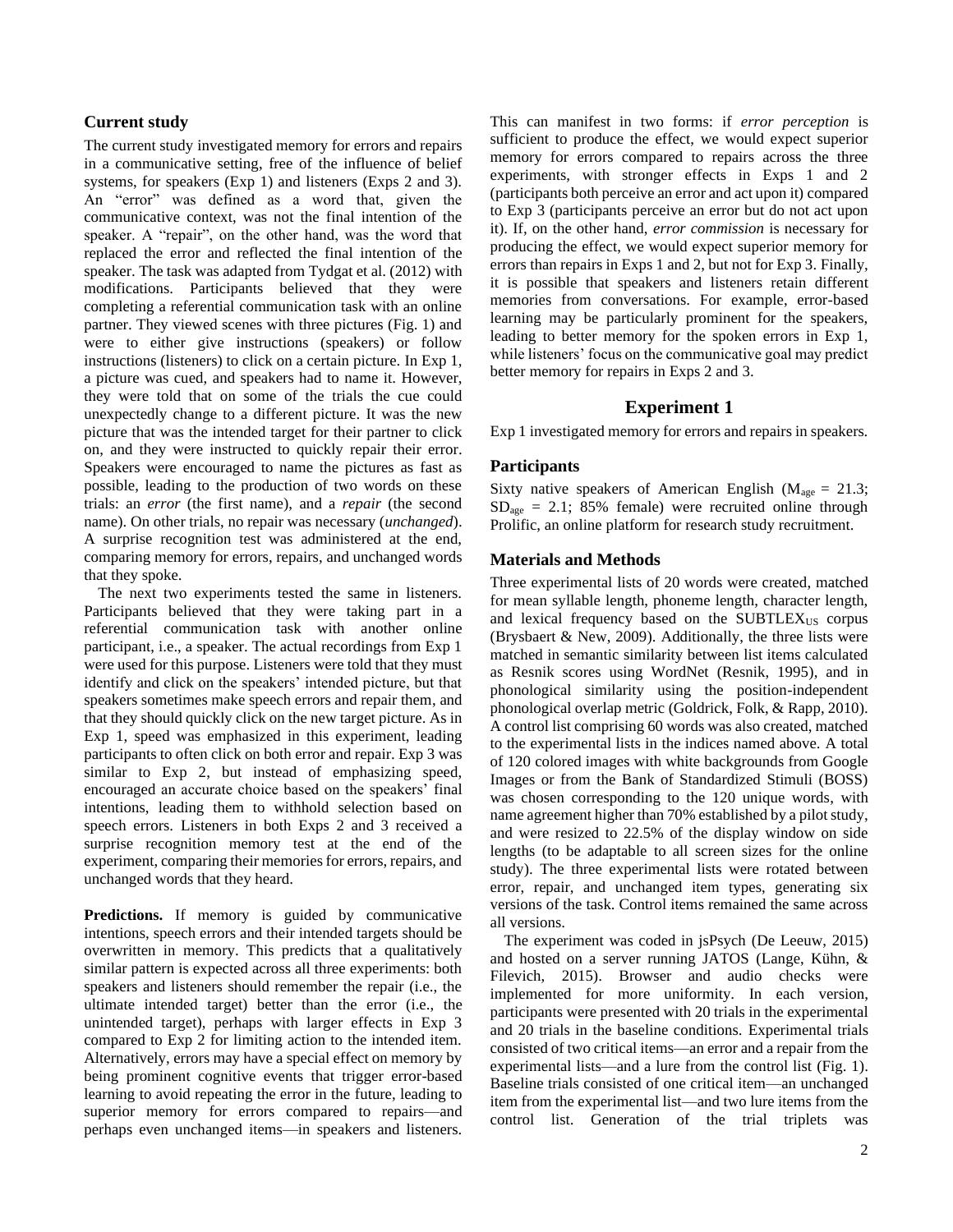pseudorandomized with the following constraints across the six versions: each lure appeared once in the experimental and twice in baseline trials, and the mean frequency of lures was matched between the experimental and baseline trials. Two items were paired in a given combination only once across all lists, and semantic and phonological similarities were minimized between items in a given trial (Resnik score of < 5.0; phonological overlap score < 0.5). A participant viewed a given item only once throughout the experiment.





**The production task.** Participants were given a cover story that they were playing an online game with a live partner, who would click on pictures on their screen based on the instructions delivered by the participant. A trial began with a 1000 ms preview period (Fig. 1), followed by an audio prompt with a duration of 1042 ms stating "Click on the…". In the baseline condition, immediately upon the end of the audio prompt, a red square framed one of the three pictures (the unchanged item) for 1500 ms. Participants were instructed to name the highlighted picture as quickly and accurately as possible and were told that speed earned them additional points in the game. Next, a blank screen with a central fixation cross appeared for 500 ms before the next trial began. The experimental trials started similarly, but the frame disappeared from the first picture (error) and appeared around a different picture (repair) with a jittered SOA drawn from a Gaussian distribution ( $M = 1236$  ms;  $SD = 316$  ms; Min.  $= 880$  ms; Max.  $= 1944$  ms; Fig 1). Participants were instructed to name the highlighted pictures as quickly and accurately as possible and to repair their response if they noticed a change. They were reminded that speed earned them more points and were discouraged from waiting to detect a change before they started naming the highlighted picture. The trial ended after 1500 ms, at which time a blank screen with a central fixation cross appeared for 500 ms before the next trial began.

Participants watched a tutorial video followed by two practice trials before the experiment began. They then completed four blocks of five experimental and five baseline trials, with breaks in between. After each block, a made-up score was demonstrated along with a reminder to respond as fast and accurately as possible. Order of trial presentation and location of images corresponding to different item types was randomized for each participant. Verbal responses were recorded for offline transcription.

**The surprise recognition task.** After completing the production task, all 120 words corresponding to the 120 pictures that participants saw in the experiment were presented to them, one at a time, in randomized order, in black on a white background in the center of the screen in 54px Open Sans font, and participants were asked to indicate whether they had spoken the word during the experiment by pressing one of the two buttons as quickly and accurately as possible. They received video instruction on how to place the index and middle fingers of their dominant hand on the 'g' and 'h' keys of the keyboard, counterbalanced to map on to 'yes' and 'no' responses across participants, and completed 12 practice trials with feedback to learn the mapping. A trial ended as soon as a key press was detected or after 3000 ms. A blank screen with a central fixation cross was demonstrated for 500 ms before the next trial began. Keypresses and response times (RTs) were registered for analysis.

#### **Results and Discussion**

In around two-thirds of the produced utterances, a repair immediately followed the error. The remaining one-third contained natural disfluencies, including filled pauses (*uh, um*) and interjections (*I mean*), giving speech the natural variability that is observed in the timing of error detection and correction (Nooteboom & Quené, 2017). All items from trials with no responses, incomplete responses, or a different response than the target word were excluded from the recognition analyses (10% of the data, distributed equally among errors, repairs, and unchanged items). The remaining items (1044 errors, 1045 repairs, and 1121 unchanged responses) were analyzed.

On the recognition test, average dʹ across all conditions was  $2.23$  (SD = 0.55), showing good discriminability. The correct rejection for lures was high (91%;  $SE = 1\%$ ). Figure 2 shows the accuracy (Fig. 2a) and RT (Fig. 2b) patterns for the errors, repairs, and unchanged items.

Data were analyzed using multilevel models with mixed random effects in R v.4.0.2 using LmertTest 3.1-3. A logistic link was used for the accuracy data. P-values were calculated using the multcomp package v. 1.4-17, which applies Tukey correction to three pairwise comparisons. Recognition accuracy and RTs were the dependent variables (DVs) and item type (error, repair, unchanged) the independent variable (IV), with random intercepts of subjects and items as the random effect structure. Random slopes were initially included in keeping with recommendations of Barr, Levy, Scheepers, and Tily (2013), but due to the lack of convergence in some models, we report uniform model structures across the three experiments without random slopes. For the RT analyses, values greater than 3SD from the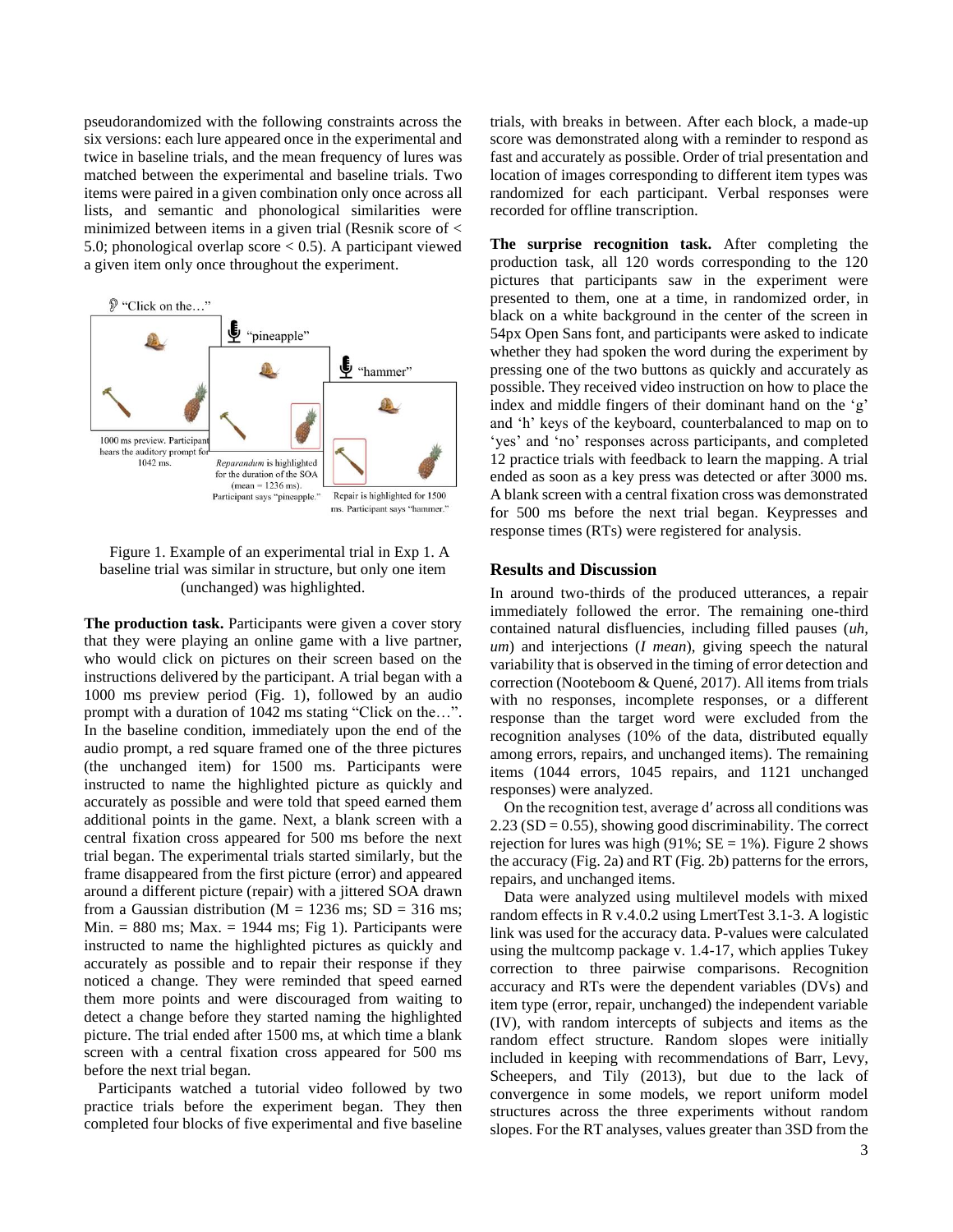participant's mean RTs were excluded, and the data were log transformed to approximate a normal distribution.



Figure 2. Accuracy (a) and  $RTs \pm SE$  (b) in Exp 1.  $E = Error, R = Repair, U = Unchanged$ 

Model's results on accuracy with Tukey-corrected p-values revealed that recognition accuracy was not significantly different between error and unchanged items ( $\beta = 0.15$ ,  $z =$ 1.25,  $p = 0.21$ , but was significantly lower for repairs compared to both unchanged items ( $β = 0.63$ ,  $z = 5.61$ ,  $p <$ .001) and errors ( $\beta$  = 0.49, z = 4.31, p < .001). Model's results on RT data mirrored this pattern. Pairwise comparisons with Tukey-corrected p-values showed no significant differences between errors and unchanged items ( $\beta$  = .003, z = 0.34, p = 0.74), but RTs were significantly longer for repairs compared to both unchanged items ( $\beta$  = .025, z = 2.51, p = .024) and errors ( $\beta$  = .029, z = 2.79, p = .016).

In summary, speakers were both slower and less accurate in remembering their repairs compared to both errors and unchanged items.

#### **Experiment 2**

Exp 2 investigated the same effect in listeners by using the recordings from participants in Exp 1 to mimic a live referential communication task. Listeners were instructed to be speedy in identifying the speakers' intended picture and clicking on it.

#### **Participants**

Sixty native speakers of American English ( $M_{\text{age}} = 20.6$ ;  $SD<sub>age</sub> = 2.2$ ; 63% female) who had not participated in Exp 1 were recruited online through Prolific and similar online recruitment resources.

#### **Materials and Methods**

Materials were identical to Exp 1. Audio recordings of participants from Exp 1 were used in Exp 2.

**The comprehension task.** Participants were told that they were playing an online game with a live participant, who would deliver instructions to them on which pictures to click on. They were asked to follow the instructions as quickly and accurately as they could by clicking on the corresponding pictures. They were warned that speakers may make mistakes and change their answers and were told not to wait for the final answer before they clicked on a picture.

Each participant in Exp 2 was yoked to a participant from Exp 1. Participants viewed the trials in the same order as the yoked participant and heard their instructions verbatim. Arrangement of the pictures on the screen was identical to Exp 1, except no red frame appeared around pictures in Exp 2. Instead, upon hearing the names, participants clicked on the corresponding images. All trials, including the baseline trials, were extended by 2000ms from Exp 1 to ensure that listeners had time to click on both pictures. Yoking kept the timing identical to the original speakers' timing, preserving the natural timeline of the communicative task.

**The surprise recognition task.** This task was identical to Exp 1.

#### **Results and Discussion**

One participant was excluded because of failing to follow instructions. Trials that were excluded from Exp 1 (no responses and responses different from the intended targets) were also excluded from Exp 2. Additionally, a trial was excluded from the recognition task if the participant failed to click on all the target pictures (corresponding to the unchanged item in the baseline trials and both error and repair in the experimental trials; 3% of the data). The remaining items (964 errors, 965 repairs, and 1082 unchanged responses) were analyzed. On the recognition test, average dʹ across all conditions was  $1.79$  (SD = 0.59). Correct rejection of lures was 90% ( $SE = 1\%$ ). Figure 3 shows the accuracy (Fig. 3a) and RTs (Fig. 3b). The same model structure as Exp 1 was used to analyze the data, with Tukey-corrected pairwise comparisons. Recognition accuracy was marginally lower for errors than unchanged items (β = 0.17, z = 1.70, p = .088), and significantly lower for repairs compared to both unchanged items (β = 0.41, z = 4.15, p < .001) and errors (β  $= 0.24$ ,  $z = 2.39$ ,  $p = .034$ ). RTs were not significantly different in any of the comparisons.



Figure 3. Accuracy (a) and  $RTs \pm SE$  (b) in Exp 2.  $E = Error, R = Repair, U = Unchanged$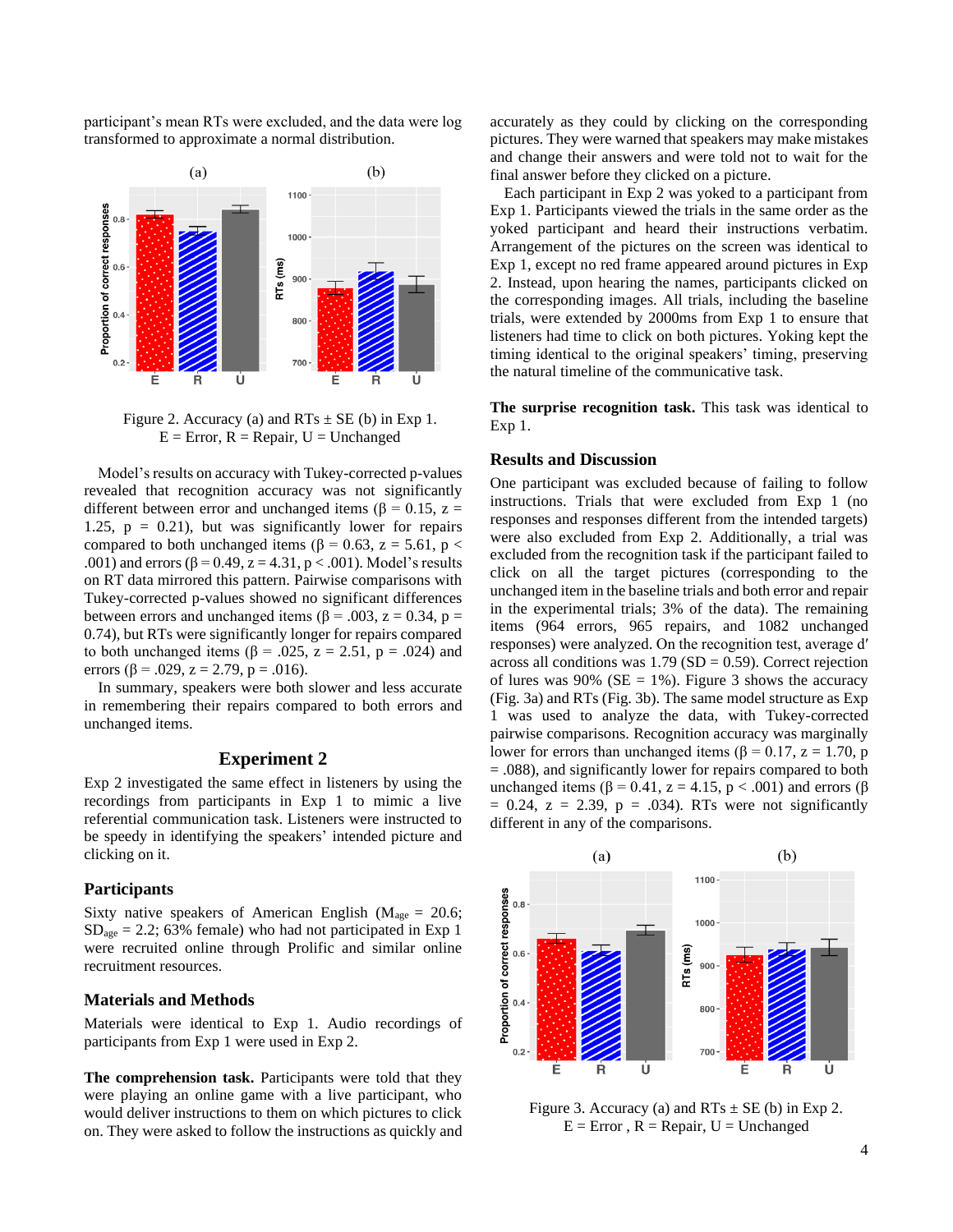In summary, the accuracy findings were similar to Exp 1. Listeners remembered repairs less accurately than both errors and unchanged items. Comparable RTs in all conditions ruled out a possibility of speed-accuracy trade-off, although the absence of RT differences in addition to accuracy differences may suggest less robust differences in listeners than speakers.

### **Experiment 3**

The results of Exps 1 and 2 found support for the hypothesis that errors are remembered better than repairs. But in both of those experiments, participants were acting upon errors: speakers in Exp 1 spoke the error words and listeners in Exp 2 clicked on the images corresponding to the errors. Exp 3 tested whether simply perceiving an error was sufficient to create the memory advantage or whether such an advantage was driven by action, by removing the action tied to the error item. A new group of participants heard the same recordings from Exp 1 but were instructed to identify the speaker's final intention before clicking on the corresponding picture, thus discouraging them from clicking on the picture corresponding to the error. Therefore, participants in Exps 2 and 3 were identical in *perceiving* the error, but different in *acting* upon the error.

#### **Participants**

Sixty native speakers of American English ( $M_{\text{age}} = 21.4$ ;  $SD<sub>age</sub> = 2.0$ ; 77% female) who had not participated in Exps 1 or 2 were recruited online through Prolific.

## **Materials and Methods**

**The comprehension task.** The same materials and audio recordings as Exps 1 and 2 were used in Exp 3.

**The comprehension task.** Like Exp 2, participants were told that they were playing an online game with a live participant who would deliver instructions to them on which pictures to click on. But this time, the instructions were changed: instead of encouraging participants to click on images as quickly as they could, they were told that they should identify the speaker's real intention and click on the corresponding picture. They were warned that speakers may make mistakes and change their answers, and to wait for the final answer. To emphasize accuracy over speed, the deadline was extended by 1000 ms on all trials, including the baseline trials. Yoking was done in a similar manner to Exp 2 and timing was identical to that experiment.

**The surprise recognition task.** This task was identical to Exps 1 and 2.

#### **Results and Discussion**

One participant was excluded due to not following the task instructions. Trials excluded from Exp 1 were also excluded from Exp 3. In addition, a trial was excluded from the recognition task if the participant clicked on the error or failed to click on the repair or an unchanged item (6% of the data). The remaining items (936 errors, 939 repairs, and 1057 unchanged responses) were analyzed. On the recognition test, average d' was  $1.61$  (SD = 0.57). Correct rejection of lures was  $91\%$  (SE = 1%). Figure 4 shows the accuracy (Fig. 4a) and RTs (Fig. 4b). The same statistical models as the previous experiments with Tukey-corrected pairwise comparisons were used. Recognition accuracy was significantly lower for errors than unchanged items ( $\beta = 0.57$ ,  $z = 5.83$ ,  $p < .001$ ), but significantly higher for repairs compared to both unchanged items (β = -0.35, z = -3.49, p = <.001) and errors ( $\beta$  = -0.92, z = -8.90, p < .001). Analysis of RTs mirrored a similar pattern. RTs for responding to errors were marginally longer than unchanged items ( $\beta = 0.03$ ,  $z = 2.06$ ,  $p = 0.08$ ), but significantly shorter for repairs compared to both unchanged items (β = -0.023, z = -1.88, p = 0.08) and errors  $(\beta = -0.05, z = -3.84, p < .001).$ 



Figure 4. Accuracy (a) and  $RTs \pm SE$  (b) in Exp 3.  $E = Error, R = Repair, U = Unchanged$ 

In summary, preventing action on the perceived errors caused substantially poorer memory for errors in favor of repairs. In fact, a post-hoc one-sample Wilcoxon test demonstrated that the 47% ( $SE = 3\%$ ) accuracy for errors in this experiment was not significantly different from chance  $(p = 0.31)$ , showing no reliable memory trace for errors at the group level. It is important to point out that this pattern was not a simple consequence of the longer deadlines in Exp 3. Participants did take longer to click on the repair in Exp 3 compared to Exp 2 (5487,  $SE = 36$  ms vs. 5131,  $SE = 29$  ms), but they also took longer to click on the unchanged items  $(5149, SE = 40$  ms vs. 3860,  $SE = 26$  ms; all RTs calculated from the beginning of a trial). Yet the longer RTs had opposite effects on memory for repairs and unchanged items: memory was *better* for repairs (66%  $\pm$  3% vs. 61%  $\pm$  2%) but *worse* for unchanged items  $(59\% \pm 2\% \text{ vs. } 70\% \pm 2\%)$  in Exp 3 vs. Exp 2, ruling out the extended deadline of Exp 3 as the driving force behind the observed differences.

#### **General Discussion**

In three experiments, we evaluated whether speakers and listeners had better memory for errors or repairs in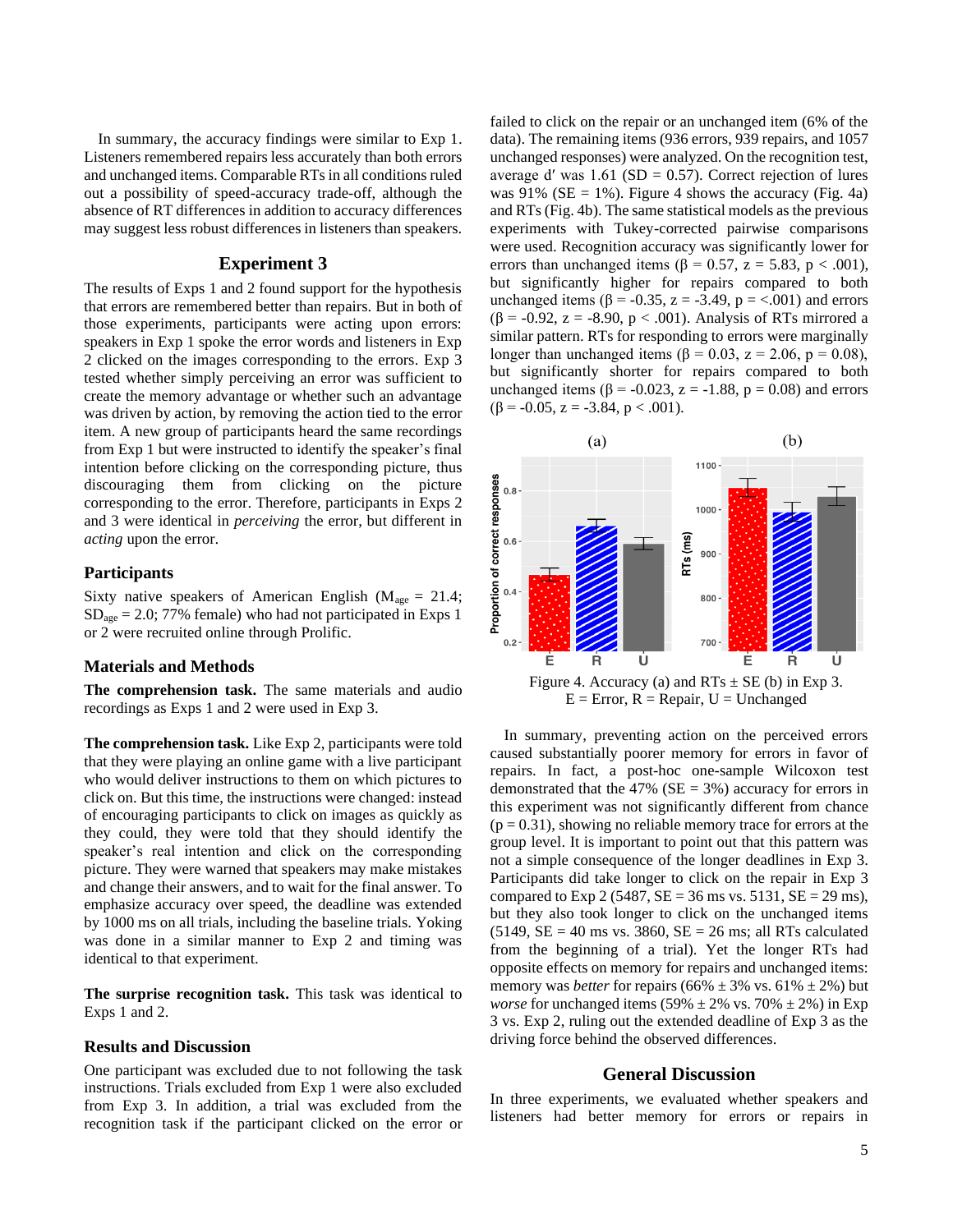communications. Our first finding was that when errors were tied to actions (speaking the error for the speaker and clicking on the corresponding picture for the listener) both speakers and listeners had better memory for errors than for repairs. These findings do not support the communicative goal hypothesis, which predicts worse memory for errors as words that do not contribute to the communicative goal. Instead, they support an account that considers errors prominent events for memory. The overall higher accuracy and the presence of the effects in both accuracy and RT measures in speakers compared to listeners is aligned with the "production effect", the finding that producing a word substantially strengthens its memory trace (MacLeod & Bodner, 2017). But interestingly, the pattern was qualitatively similar in listeners, suggesting that producing the erroneous word was not necessary for giving it an advantage over the repair. The memory benefit cannot be attributed to timing. Listeners actually had *more* time to select and encode the repair than the error. It is also difficult to account for the pattern by appealing to differential interference. Both proactive and retroactive interference have robust effects on free recall (Unsworth, Brewer, & Spillers, 2013) and recognition (Bowles & Glanzer, 1983). Interestingly, neither speakers nor listeners showed a marked decrease in recognition accuracy for errors compared to the unchanged items, suggesting that the memory formed for the item first acted upon was almost as robust and accurate as the single-item baseline trials. This finding is aligned with studies that suggest a persistent trace of error in the cognitive systems of speakers and listeners (e.g., Corley, 2010; Humphreys et al., 2010; Tydgat et al., 2012), and extends their findings to explicit recognition of such items in later memory probes.

The second main finding of this study was the reversal of this pattern when listeners were prevented from acting upon errors. From a theoretical perspective, this finding shows that simply perceiving an error is not enough to produce a strong memory trace. Rather, it is the action tied to an error that generates the strong memory trace. Once warned against acting upon errors, recognition rate for such errors was at chance. This mimics "directed forgetting" (Basden & Basden, 2013; MacLeod, 1998), the finding that participants have poorer later memory for items that they were instructed to forget. Critically, the current experiment did not include any mention of memorizing or forgetting. Moreover, participants closely monitored the utterance for errors and repairs, and thus must have clearly perceived the errors when they were spoken. Nevertheless, since they were not related to the task goal, they left no reliable trace in memory at the group level. This finding partially supports the communicative goal hypothesis by demonstrating that highlighting the communication goal, at least when directly paired with goal-oriented action, can shift memory towards repairs and nearly efface memory for errors.

Despite the different timelines, the first finding of the study, namely the superior memory for errors than repairs, fits in beautifully with the misinformation literature. The neutral materials of the current study induce little social bias, and yet first utterances are remembered more accurately even after correction, suggesting that the persistence of false beliefs might be, at least in part, due to the basic cognitive processes underlying how utterances are remembered. Our second finding suggests that the problem may be mitigated by discouraging immediate actions related to the error and encouraging vigilant monitoring for repairs, although this may not be easy in practice.

## **Conclusion**

Our results suggest a strong and persistent trace of speech errors in memory, in the absence of any instructions to memorize. This effect, however, can be substantially modulated by the communicative goal, at least for the listener. Collectively, these results suggest a hybrid model, in which memory for conversations is not entirely driven by the conversational goals but can be substantially altered by highlighting such goals.

## **Limitations and future directions**

In the current study, we defined "repairs" and "errors" as utterances that did or did not express the final intention of the speaker, respectively. This is reasonable for testing the predictions of a communicative perspective. Also, the source of error in the speaker's cognitive system is always obscure to the listener, thus from the listeners' standpoint these appear as true semantic errors. But for speakers, the current manipulation represents a special occasion, in which the external world forced a change, not only in the lexical item, but also in the concept of the referent. This is not always—or often—the case with speech errors. Conversely, speech errors and repairs are often produced with the same correct concept in mind (Nozari, Dell, & Schwartz, 2011). Moreover, errors can arise at different levels of the production system. Some may entail the choice of the wrong word, others, the choice of the wrong phonemes (Dell, 1986), and the two are likely to have different consequences for the memory for words. We thus acknowledge that the current results for speakers represent a special situation that may not be extrapolated to other kinds of speech errors. But these results provide a solid basis for comparison with future studies testing memory for errors elicited in other ways.

One might also suggest that the results of Exps 1 and 2 actually demonstrate better memory for the first item than the second item, as opposed to errors and repairs. This is a possibility, but not detrimental to our claim. The reason is that, by definition, errors *always* precede repairs. Therefore, if memory is systematically poorer for the second item, it will inevitably be the repair. Finally, Exp 1 was designed to elicit full utterances as errors. But sometimes errors are interrupted before being fully spoken (Nooteboom & Quené, 2017; Nozari, Martin, & McCloskey, 2019), and this may have different consequences for memory, e.g., by diminishing the influence of the "production effect" (MacLeod & Bodner, 2017). Future research can shed light on these issues.